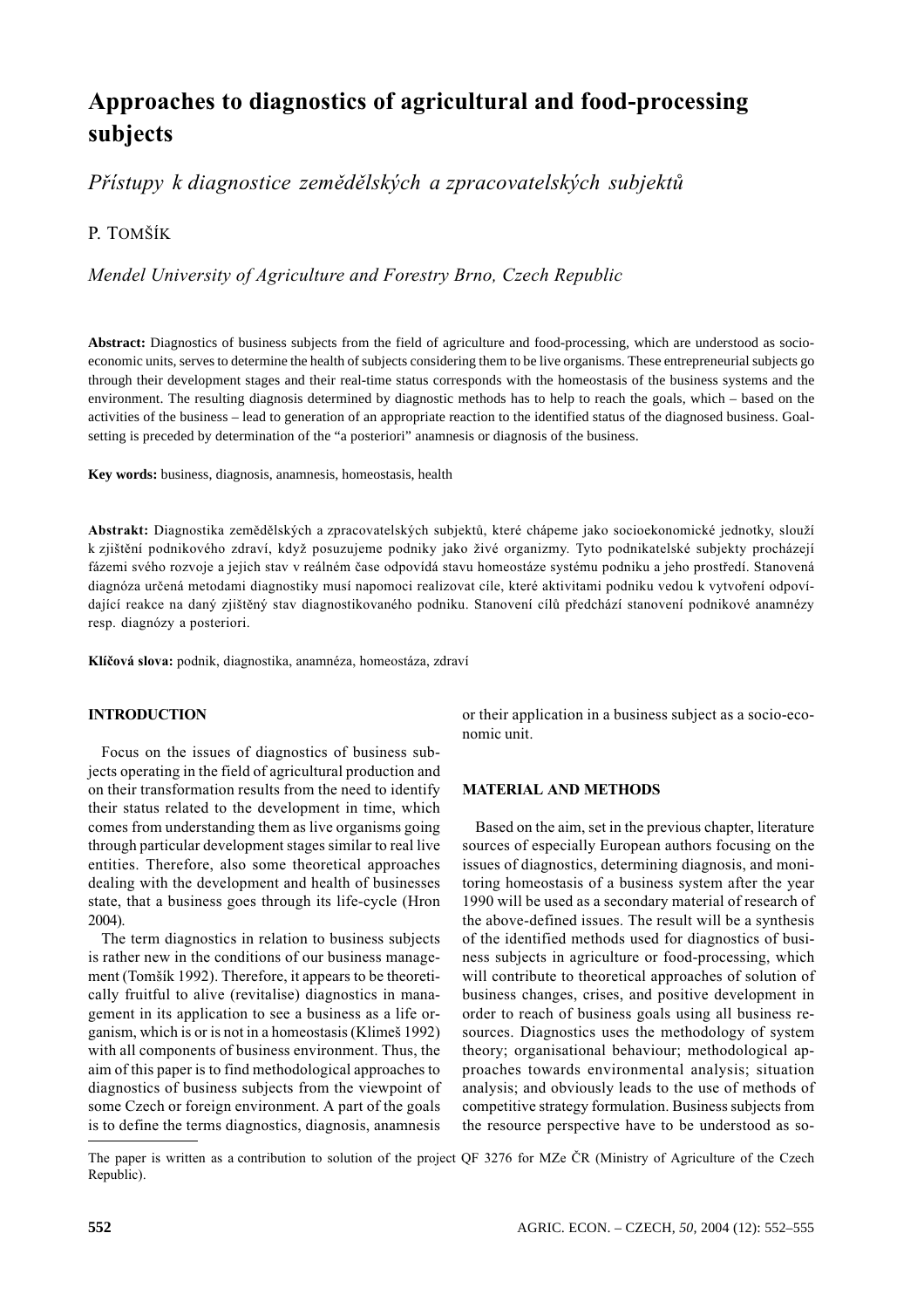cio-economic units and the length of their life depends on regeneration of its parts, ability to accommodate to the environment. When determining the anamnesis of a business understood as a living organism, we have to diagnose its individual parts – realties (buildings, offices) are the body of a business, machines are its organs and muscles, stocks are its fat. Finance represents the blood of a business, and people the neural system, which is dominated by the brain  $-$  the corporate management. Correctly done diagnostics enables the management "a priori" and "a posteriori" assurance of balance of individual parts of the business in order to keep them healthy.

#### **RESULTS AND DISCUSSION**

Application of the principals of diagnostics in management is rather new, in the conditions of the business subjects in the Czech Republic. Some authors (Tomšík 1992) define it as a sequence of three stages: 1. to know, i.e. to command information about the monitored field and to look for the knowledge indicators: 2, to understand, what presumes introduction of the methodology of diagnostics and its standardisation; 3. to explain, find relations among the elements of the diagnosed system in order to know the relations of material influences, and thus to prepare a range of activities.

Diagnostics as a methodological approach to strategic planning focused on expansion or diversifications starts to appear in the 60-ies of the 20<sup>th</sup> century (Gervais 1995).

Diagnostics, which precedes strategic planning or can be a part of strategic planning, is focused on determination and evaluation of the level of existing competitive ability and interconnection between business capacity and its sources. In another concept the goal of diagnostics is to identify strengths and weaknesses of a business. At the same time, the task of diagnostics is to identify the opportunities and threats in relation to a particular business, and also the values and expectations of employees, and especially those who manage them. A framework of this is given in Figure 1.

If according to the Figure 1 there exists accordance among three levels of business diagnostics, it is not necessary to change the whole strategy, and small tactical changes should be sufficient. Diagnostics is understood not a descriptive method, but an active pursuit to identify the main variables encircling a business, their mutual interactions and our necessary reaction to these interactions.

If the diagnostic methods are specific for every field, the general approach in particular steps stays the same – knowledge of results, their analysis, and proposal for solution. For these purposes we can apply the differential diagnostics, which comes from a comparison and identification of similar symptoms of business health and its evaluation in connection with all symptoms and circumstances. Diagnostics has its time periods. Done based on the results and experience, it is called "a posteriori" diagnostics. It is important for specification of the achieved results in relation to the formulated goals.

Diagnostics in advance (a priori) precedes activities, and brings a prognosis of the future activity, allows adopting the best solution of those considered.

Diagnostics a posteriori in analysing the health of a business can be compared to anamnesis, *i.e.* analysing the status of the business organism before there appeared its health defects.

#### Diagnostics of the environment

Today's conditions for business development are delimitated by homeostasis with the globalising environment. From this viewpoint, it is suitable to do several diagnostics according to the status of a business within its development stage. For these reasons, we recommend to use the diagnostics described by Lemaire (1997). That is the diagnostics of abilities to enter international environment, which is focused on evaluation of the short-term or long-term development potential in seeking diversification of own markets, adjustment of the offer and the trade procedures.

Another recommended diagnostics is focused on implementation. It is the case of interest of the long-term operation in one or several foreign markets. Within this diagnostics, Lemaire (1997) recommends to focus on the



Figure 1. Types of analyses for diagnostics (adapted from Gervais 1995)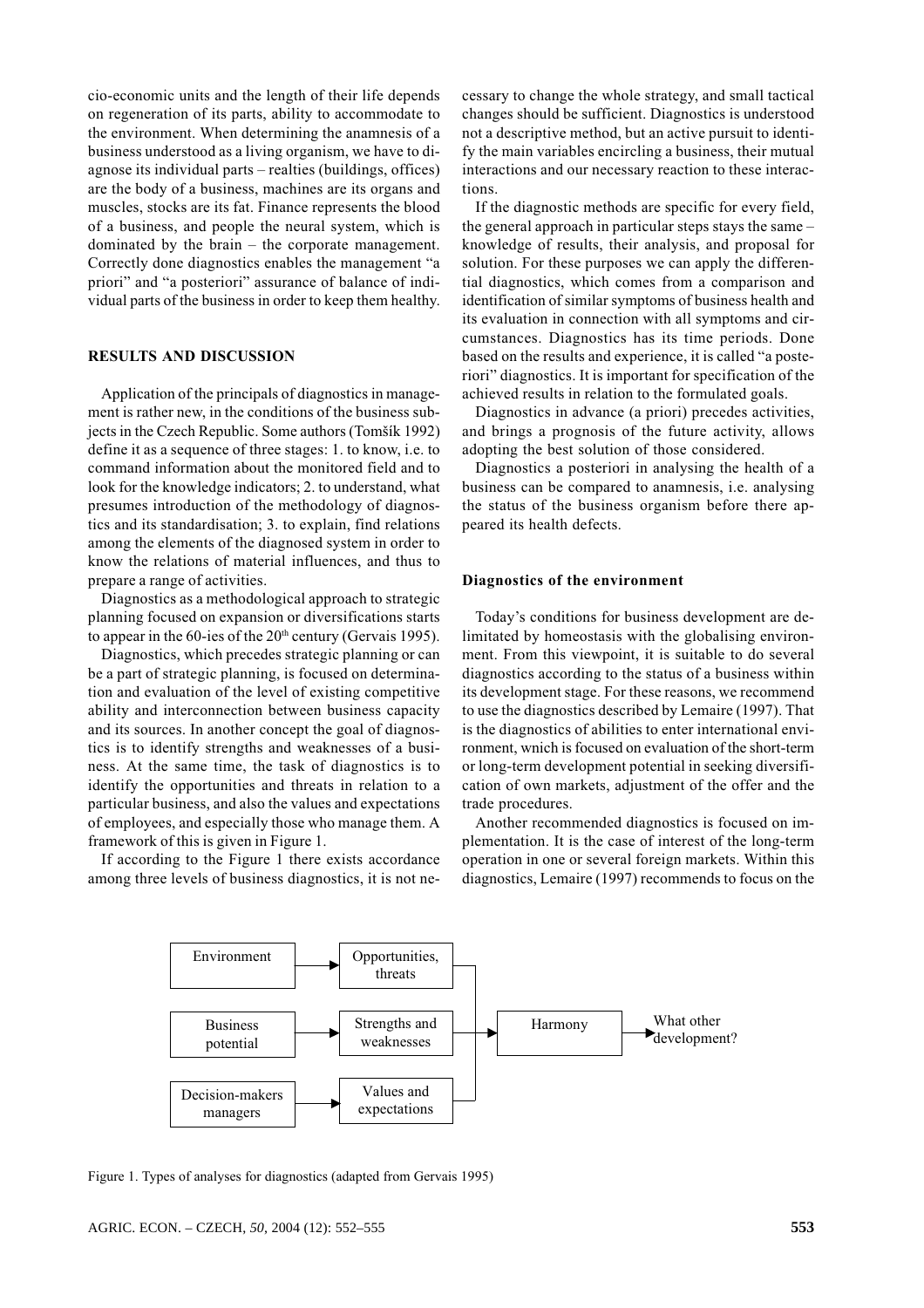

Figure 2. Elements of strategic management

key functional issues, where he includes production and product relations, marketing and sales, financial resources, and relations between the strategy, human resources, and organisational culture. Within the implementation diagnostics, it is suitable to transfer it on a corporate level towards a judgement of managers' willingness to penetrate international markets, judgement of their competencies within the functional units of a business, financial, technical and technological resources, and ability to formulate an offer, which is adjusted to the international territory. Diagnostics elaborated in this way is then confronted with the local diagnosis performed at the same time. The local diagnosis is focused on institutional limits (laws, standards), production conditions and premises (costs, quality), local and foreign competition, logistic limits, and obviously also on the consumer habits (taste, prices, anxiety to be different). The goal of these implementation diagnostics is to judge their homeostasis, which determines the steps necessary to be done in order to keep the balance of both environments.

In these diagnostics, it is generally recommended to use statistical data, which can help in decision-making using the probability-based methods, when according to the results we can behave as managers with a negative attitude towards risk, or judicious hazard-takers.

When evaluating the health of a business, which can be in different stages of its life-cycle, it is suitable to use the identification of anamnesis with the help of the a posteriori diagnostics based on historical data. Based on the identified diagnosis, we can do the a priori diagnostics, which is dependent on the forecasted data about the status of the environment, and enables us to define different alternatives of diagnoses about the future behavioural status of a healthy business in different environmental conditions surrounding it – from local to global. Concluding activities within diagnostics include also proposals of solution alternatives.

In connection with the accomplished diagnostics of a business, it is afterwards possible to proceed to goal setting and identification of activities towards their achievement. So, there already follows the primary managerial sequential function, which is planning. The result of it can be a definition (a list) of the goals of the business, which correspond to its health identified as a result of a homeostasis with the environment (Figure 2).

Strong strategic management has to be interested in and has to monitor all the organs of the business, and the manager, as a medical practitioner has to tend at the business bed. When one of the organs seems to be overloaded, consultant in the role of a medical specialist is preventively called to counsel.

#### **CONCLUSION**

Diagnostics of business socio-economic subjects serves to determine a business health, when considering businesses as life organisms, which go through various stages of their development (life), and the determined actual status is a result of homeostasis of these systems with the external environment. Balance of both environments (business, and external) has to be achieved through strategic management of a business using the managerial functions of planning. Diagnostic approach towards the management of agricultural and food-processing businesses seems to be necessary for their strategic management, based on the previous observations. Based on a business anamnesis, we decide about the probable future with the knowledge of the recognised reality.